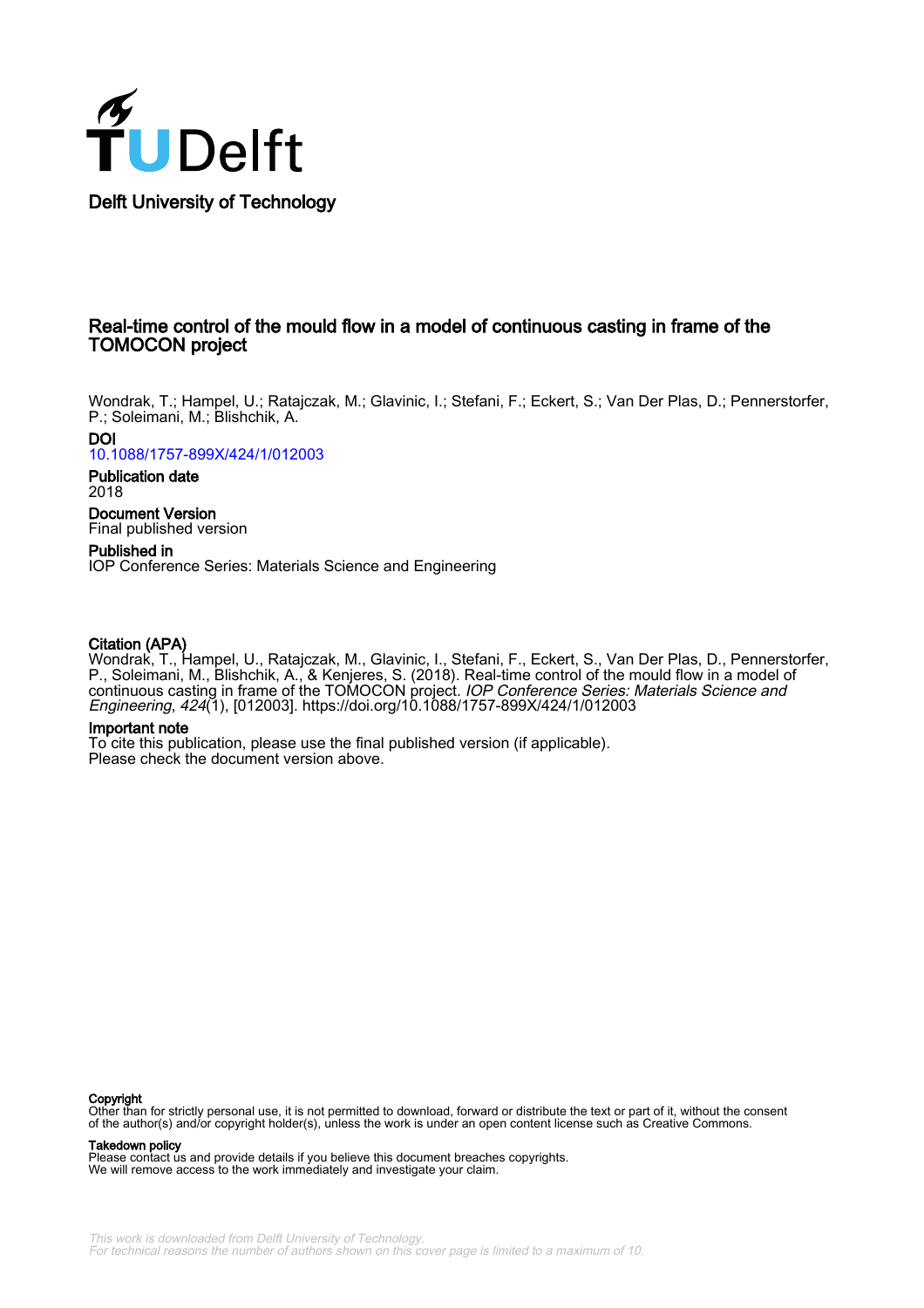# **PAPER • OPEN ACCESS**

# Real-time control of the mould flow in a model of continuous casting in frame of the TOMOCON project

To cite this article: T. Wondrak et al 2018 IOP Conf. Ser.: Mater. Sci. Eng. **424** 012003

View the [article online](https://doi.org/10.1088/1757-899X/424/1/012003) for updates and enhancements.



# **IOP ebooks**™

Bringing you innovative digital publishing with leading voices to create your essential collection of books in STEM research.

Start exploring the collection - download the first chapter of every title for free.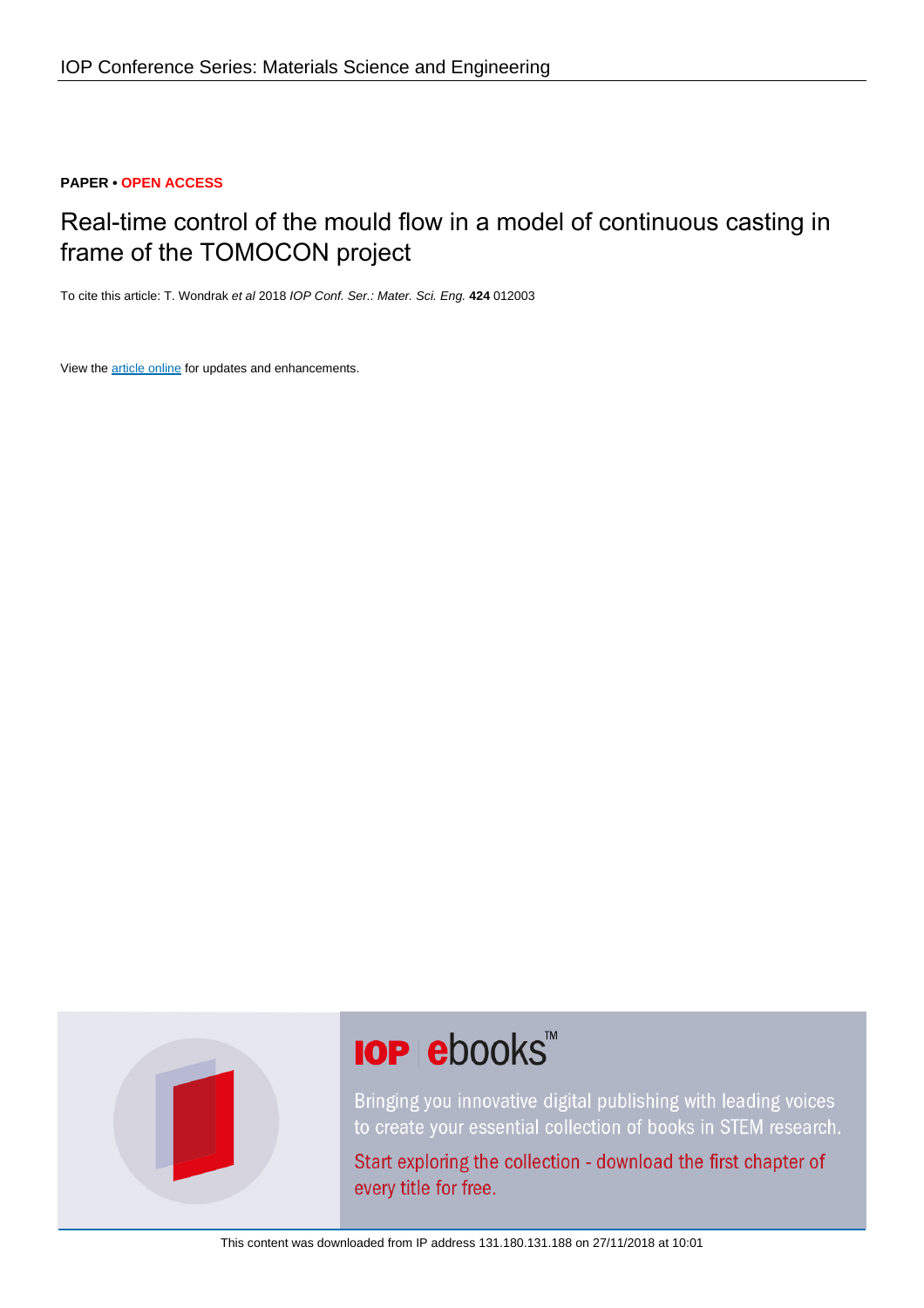### **Real-time control of the mould flow in a model of continuous casting in frame of the TOMOCON project**

T. Wondrak<sup>1\*</sup>, U. Hampel<sup>1</sup>, M. Ratajczak<sup>1</sup>, I. Glavinic<sup>1</sup>, F. Stefani<sup>1</sup>, S. Eckert<sup>1</sup>, D. van der Plas<sup>2</sup>, P. Pennerstorfer<sup>3</sup>, I. Muttakin<sup>4</sup>, M. Soleimani<sup>4</sup>, S. Abouelazayem<sup>5</sup>, J. Hlava<sup>5</sup>, A. Blishchik<sup>6</sup>, S. Kenjeres<sup>6</sup>

 Helmholtz-Zentrum Dresden - Rossendorf, Bautzner Landstraße 400, Dresden, Germany Tata Steel, Wenckebachstraat 1, Velsen-Noord, The Netherlands Primetals Technologies Austria, Turmstrasse 44, Linz, Austria University of Bath, Claverton Down, Bath, United Kingdom Technical University of Liberec, Studentská 1402/2, Liberec, Czech Republic Delft University of Technology, van der Maasweg 9, Delft, The Netherlands

*Corresponding author: t.wondrak@hzdr.de.*

#### **Abstract**

In continuous casting, the flow structure of the liquid steel in the mould and the two-phase distribution in the submerged entry nozzle (SEN) are crucial for the quality of the produced steel. In order to effectively control the flow in the mould by electromagnetic brakes (EMBrs) and the injection of gas into the SEN, even a rough knowledge of the flow structure would be very helpful. In the framework of the TOMOCON project, the contactless inductive flow tomography (CIFT) and the mutual inductance tomography (MIT) will be integrated into a control loop for slab casters. This control loop will be developed and implemented at the Mini-LIMMCAST facility, which is available at the Helmholtz-Zentrum Dresden – Rossendorf. In this paper a short overview of this project will be given.

**Key words:** continuous casting, electromagnetic brake, inductive measurement techniques, flow control

#### **Introduction**

Continuous casting is widely used in the steel industry for the production of billets, blooms and slabs. Typically, the liquid steel flows from a tundish through a submerged entry nozzle (SEN) into the mould. A stopper rod or a sliding gate controls the flow rate of the melt. The walls of the mould are made of copper and are constantly cooled with water so that a shell solidifies at the walls. The partly solidified strand exits the mould at its bottom and is cooled further until it is solidified completely. For most steel grades, argon gas is injected into the SEN in order to prevent nozzle clogging and to catch inclusions.

The flow in the upper part of the mould affects the formation of inclusions and surface defects that affect the quality of the cast product [1]. For instance, the flow should enable the transport of bubbles towards the free surface to avoid inclusions in the solidified steel. In addition, too high velocities at the meniscus can lead to slag entrapment. On the other hand, too low velocities may lead to premature freezing of the steel at the meniscus, promoting surface defects. Thus, the flow pattern and flow velocity at the meniscus must be controlled within tight limits. Therefore, it is desirable to control the flow in the upper part of the mould during casting. Typically, electromagnetic stirrers (EMS) or electromagnetic brakes (EMBrs) are used for this purpose [2]. Ideally, the control loop of those actuators should take the current flow structure in the mould into account. However, up to now this is not feasible due to the lack of appropriate measurement techniques. Only a few local measurement techniques are available for specific plant trials because of the high temperatures of about 1500°C and the opaqueness of the liquid steel. Among them are the nail board dip test, the strain gauge method, mould flow control (MFC) sensors from AMPEA [3] or the evaluation of the oscillation mark shape [4]. Only recently, a new technique was proposed, based on temperature measurements in the meniscus area of the mould [5].

In the last decade two promising contactless measurement techniques were developed: contactless inductive flow tomography (CIFT) and mutual inductance tomography (MIT) which have the potential to be incorporated in a realtime process control loop. CIFT is able to reconstruct the flow structure in the mould by applying a magnetic field to the mould and measuring the flow induced perturbances of that field outside the mould. Based on these measurements, the velocity field is reconstructed by solving the corresponding linear inverse problem [6-9]. MIT is able to detect the conductivity distribution in one cross section of a pipe [10-14]. The sensor consists of an array of coils which are arranged around the pipe. From the measured mutual inductances between these coils the gas/liquid distribution is reconstructed by solving the corresponding non-linear inverse problem. It has been applied for imaging the distribution

Content from this work may be used under the terms of the[Creative Commons Attribution 3.0 licence.](http://creativecommons.org/licenses/by/3.0) Any further distribution of this work must maintain attribution to the author(s) and the title of the work, journal citation and DOI. Published under licence by IOP Publishing Ltd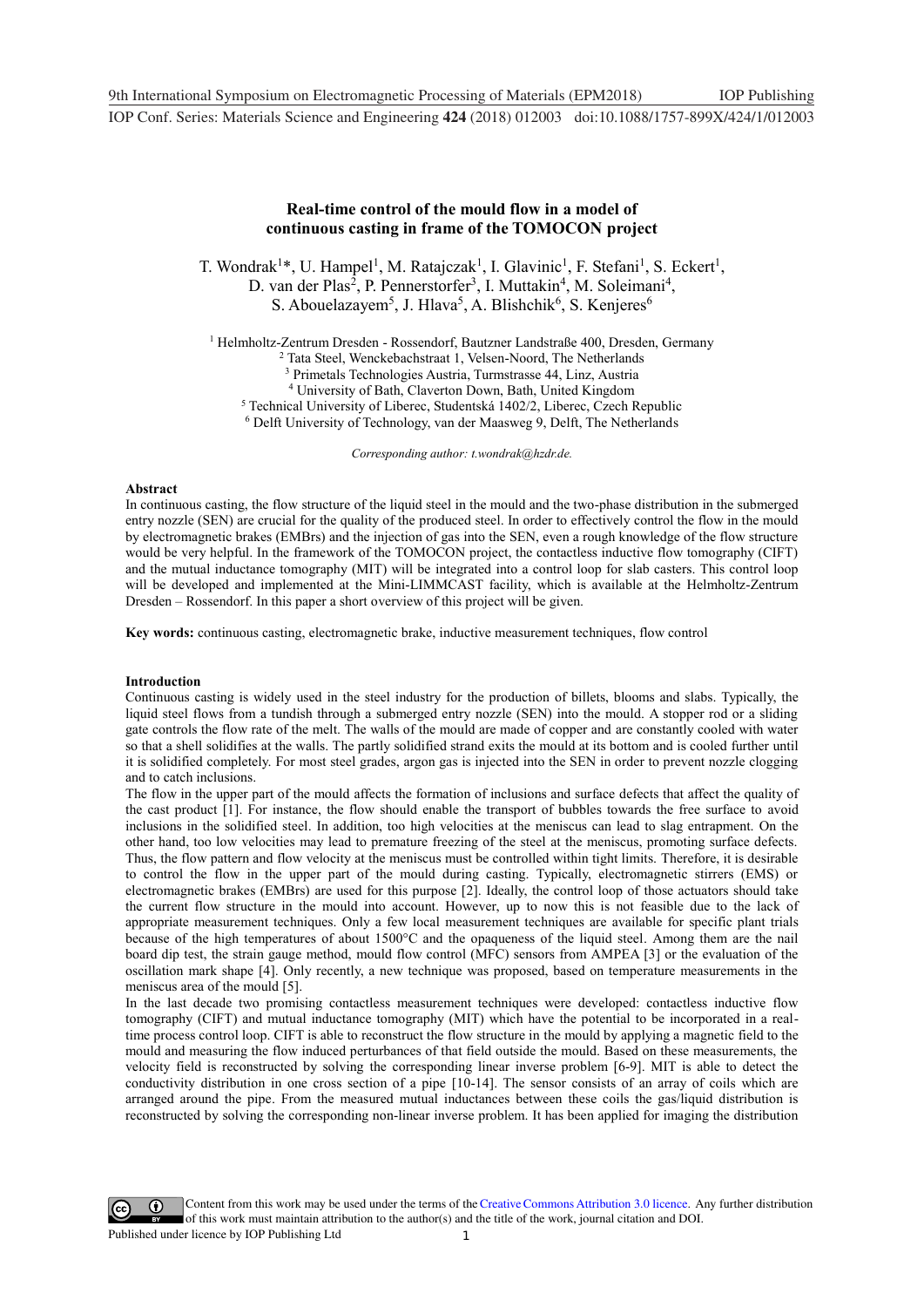of liquid metal and argon gas in the SEN of a small model [8] as well as of a pilot [11] and a full size plant [12]. In the framework of the EU project TOMOCON (smart TOMOgraphic sensors for advanced industrial process CONtrol) a new control mechanism based on these measurement techniques will be developed and demonstrated using the Mini-LIMMCAST facility, which is available at Helmoltz-Zentrum Dresden – Rossendorf [15]. It is a model of a slab caster and is operated at room temperature with the eutectic alloy GaInSn. It will be equipped with both measurement techniques and an EMBr. In this paper, a short overview about the project will be given. After a short description of the Mini-LIMMCAST facility, the two tomographic measurement techniques and a preliminary draft of the control loop are presented.

#### **Demonstrator setup**

Fig. 1 shows a schematic and a photo of the Mini-LIMMCAST [15]. Here, instead of liquid steel, the eutectic alloy GaInSn is used whose material properties are described in [16]. The melt flows from the tundish via the SEN made of acrylic glass into the mould with a cross section of  $140 \times 35$  mm<sup>2</sup>. The position of the stopper rod controls the flow rate in the SEN. Additionally, argon gas is injected into the SEN via the tip of the stopper rod. The liquid flows from the bottom of the mould into a catchment tank from where it is pumped back into the tundish. The model will be operated in continuous mode allowing measurement times of several hours. For modelling the influence of an electromagnetic brake (EMBr) on the flow, a DC magnet is attached to the mould that produces a transverse magnetic field with a maximum field strength of 0.31 T. The pole faces of the magnet cover the wide side of the mould completely. The model has following actuating variables: the flow rate of the liquid metal by the position of the stopper rod, the flow rate of the argon gas and the strength of the EMBr. Additionally, the new inductive measurement techniques will be validated using ultrasound Doppler velocimetry measurements.



Fig 1.: Schematic (a) and photo (b) of the Mini-LIMMCAST facility

#### **Contactless inductive flow tomography**

Fig. 2a shows a schematic of the sensor arrangement for CIFT. Two rectangular coils generate the primary magnetic field of about 1 mT. Seven magnetic field sensors along each narrow face of the mould record the secondary field, which has a maximum strength of about 200 nT. Fig. 2b shows the reconstructed velocity for one instant in time without an electromagnetic brake. The typical double roll flow structure can be clearly identified. One challenge of this technique is the accurate measurement of the secondary magnetic field in the presence of the ferromagnetic pole shoes of the EMBr. These ferromagnetic parts possibly affect the secondary magnetic field and this alternation is not accounted for in the CIFT formulation. It was shown numerically that for the present sensor arrangement the impact of the pole shoes on the secondary magnetic field is negligible. Additionally, gradiometric induction coils are used with an alternating primary magnetic field [9]. The typical excitation frequency is in the range of a few Hz so that the skin effect is negligible and the magnetic field can penetrate all the liquid. Induction coils have the advantage that they are insensitive to all static magnetic fields. While in previous work the strength of the EMBr was constant during the entire measurement, the effects of a varying strength of the EMBr have to be investigated. The time resolution of the magnetic field measurement and the subsequent flow reconstruction will be about 1 Hz. For the integration of CIFT into a control loop, a real time reconstruction algorithm has to be developed.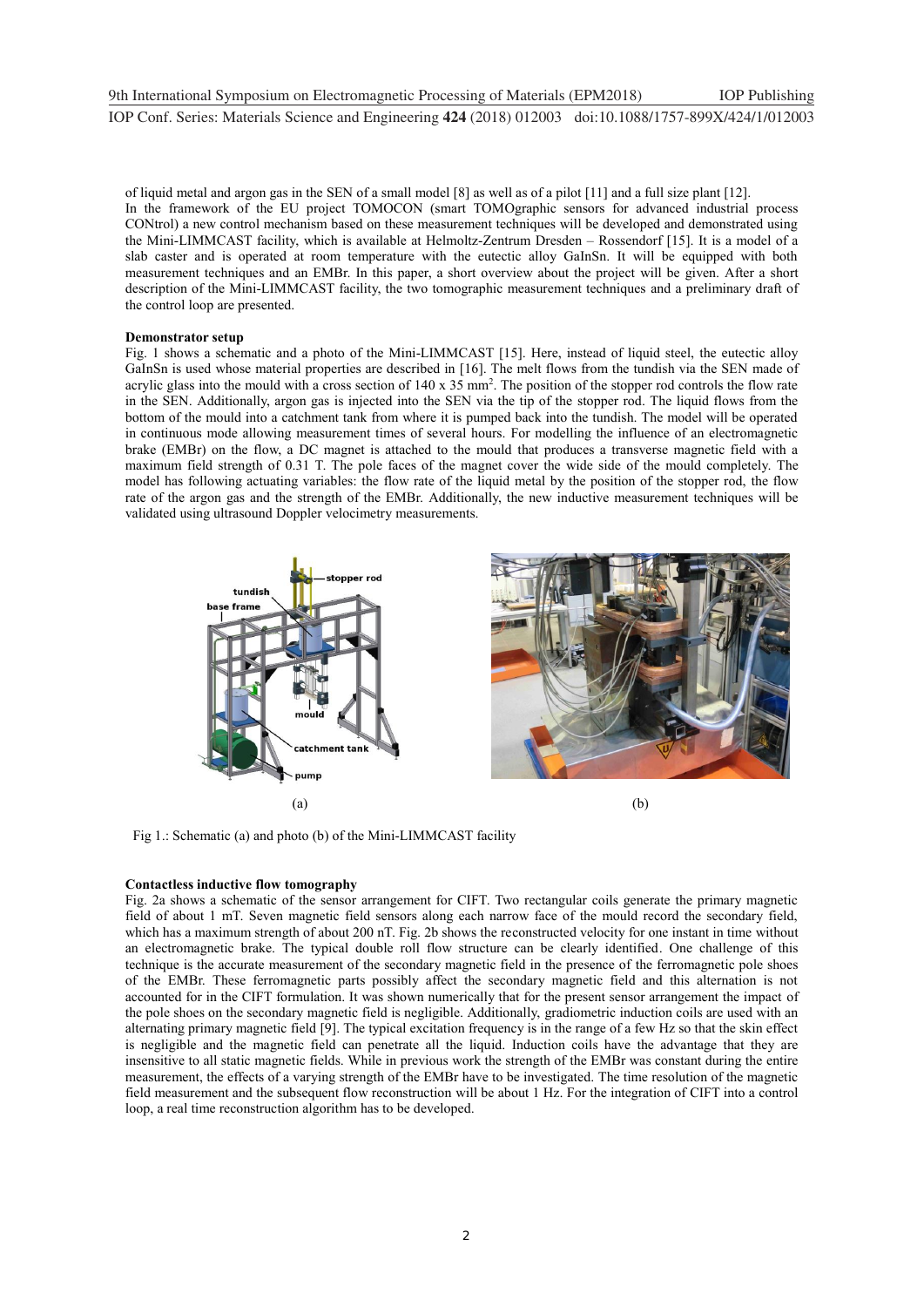

Fig 2.: Schematic of the sensor arrangement for CIFT and one flow reconstruction without EMBr

#### **Mutual inductance tomography**

MIT is able to reconstruct the conductivity distribution in one cross section of the SEN, and thereby to distinguish between liquid metal and argon in case of a two-phase flow. Existing systems typically use an array of 8 coils around the SEN and operate with a frame rate of 20 to 40 frames per second [8,14]. After measuring the mutual inductances between the 8 coils, the non-linear inverse problem has to be solved. Fig. 3 shows a schematic sketch of an MIT sensor and the reconstructed liquid metal distribution at the Mini-LIMMCAST facility [8,14]. These experiments showed that the outer surface of the liquid metal strand in the SEN was reliably detected. However, it was difficult to identify bubbles inside the liquid jet. Additionally, the high velocity of about 1.4 m/s of the melt requires a high frame rate to visualise bubbles of the size of 5 mm. A proposed solution could be the combination of the electrical capacitance tomography (ECT) with MIT. The MIT part will be operated with low frequencies for imaging the interior of the liquid metal jet and ECT will be used to detect the outer shape of the jet [18].



Fig 3.: Schematic (a) of an MIT sensor and reconstructed argon/GaInSn distribution (b) in the SEN at the Mini-LIMMCAST facility (see [8])